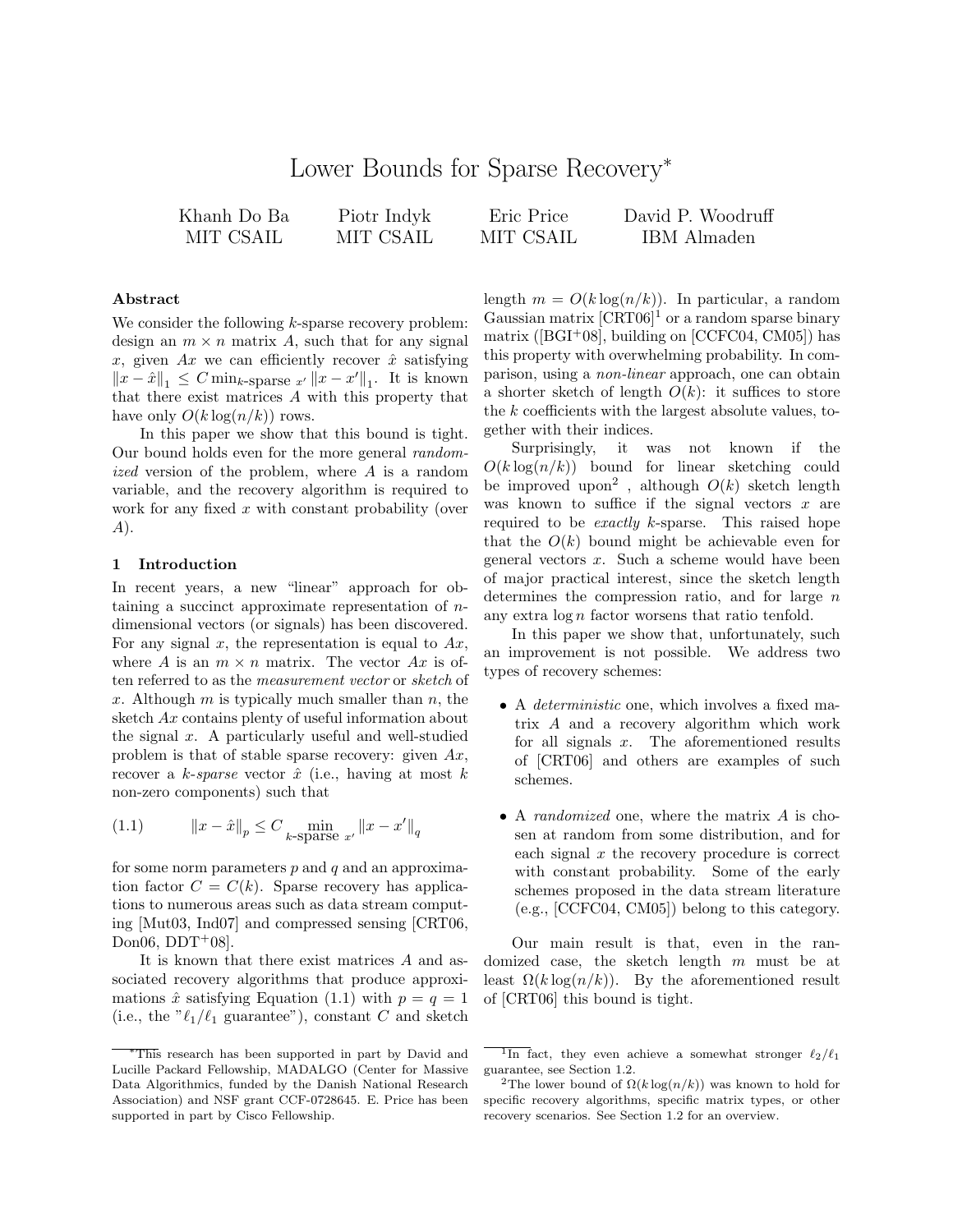Thus, our results show that the linear compression is inherently more costly than the simple nonlinear approach.

1.1 Our techniques On a high level, our approach is simple and natural, and utilizes the packing approach: we show that any two "sufficiently" different vectors x and  $x'$  are mapped to images  $Ax$ and  $Ax'$  that are "sufficiently" different themselves, which requires that the image space is "sufficiently" high-dimensional. However, the actual arguments are somewhat subtle.

Consider first the (simpler) deterministic case. We focus on signals  $x = y + z$ , where y can be thought of as the "head" of the signal and  $z$  as the "tail". The "head" vectors  $y$  come from a set  $Y$  that is a binary error-correcting code, with a minimum distance  $\Omega(k)$ , where each codeword has weight  $k$ . On the other hand, the "tail" vectors z come from an  $\ell_1$  ball (say  $B$ ) with a radius that is a small fraction of k. It can be seen that for any two elements  $y, y' \in Y$ , the balls  $y + B$  and  $y' + B$ , as well as their images, must be disjoint. At the same time, since all vectors  $x$ live in a "large"  $\ell_1$  ball B' of radius  $O(k)$ , all images Ax must live in a set  $AB'$ . The key observation is that the set  $AB'$  is a scaled version of  $A(y + B)$  and therefore the ratios of their volumes can be bounded by the scaling factor to the power of the dimension m. Since the number of elements of  $Y$  is large, this gives a lower bound on m.

Unfortunately, the aforementioned approach does not seem to extend to the randomized case. A natural approach would be to use Yao's principle, and focus on showing a lower bound for a scenario where the matrix A is fixed while the vectors  $x = y + z$  are "random". However, this approach fails, in a very strong sense. Specifically, we are able to show that there is a distribution over matrices A with only  $O(k)$ rows so that for a fixed  $y \in Y$  and z chosen uniformly at random from the small ball  $B$ , we can recover  $y$ from  $A(y + z)$  with high probability. In a nutshell, the reason is that a random vector from B has an  $\ell_2$  norm that is much smaller than the  $\ell_2$  norm of elements of Y (even though the  $\ell_1$  norms are comparable). This means that the vector  $x$  is "almost" k-sparse (in the  $\ell_2$  norm), which enables us to achieve the  $O(k)$  measurement bound.

Instead, we resort to an altogether different approach, via communication complexity [KN97]. We start by considering a "discrete" scenario where both the matrix  $A$  and the vectors  $x$  have entries restricted to the polynomial range  $\{-n^c \dots n^c\}$  for some  $c = O(1)$ . In other words, we assume that the matrix and vector entries can be represented using

 $O(\log n)$  bits. In this setting we show the following: there is a method for encoding a sequence of  $d = O(k \log(n/k) \log n)$  bits into a vector x, so that any sparse recovery algorithm can recover that sequence given  $Ax$ . Since each entry of  $Ax$  conveys only  $O(\log n)$  bits, it follows that the number m of rows of A must be  $\Omega(k \log(n/k))$ .

The encoding is performed by taking

$$
x = \sum_{j=1}^{\log n} D^j x_j,
$$

where  $D = O(1)$  and the  $x_j$ 's are chosen from the error-correcting code Y defined as in the deterministic case. The intuition behind this approach is that a good  $\ell_1/\ell_1$  approximation to x reveals most of the bits of  $x_{\log n}$ . This enables us to identify  $x_{\log n}$  exactly using error correction. We could then compute  $Ax - Ax_{\log n} = A(\sum_{j=1}^{\log n-1} D^j x_j)$ , and identify  $x_{\log n-1} \dots x_1$  in a recursive manner. The only obstacle to completing this argument is that we would need the recovery algorithm to work for  $all x_i$ , which would require lower probability of algorithm failure (roughly  $1/\log n$ ). To overcome this problem, we replace the encoding argument by a reduction from a related communication complexity problem called Augmented Indexing. This problem has been used in the data stream literature [CW09, KNW10] to prove lower bounds for linear algebra and norm estimation problems. Since the problem has communication complexity of  $\Omega(d)$ , the conclusion follows.

We apply the argument to arbitrary matrices A by representing them as a sum  $A' + A''$ , where A' has  $O(\log n)$  bits of precision and  $A''$  has "small" entries. We then show that  $A'x = A(x + s)$  for some s with  $||s||_1 < n^{-\Omega(1)} ||x||_1$ . In the communication game, this means we can transmit  $A'x$  and recover  $x_{\log n}$ from  $A'(\sum_{j=1}^{\log n} D^j x_j) = A(\sum_{j=1}^{\log n} D^j x_j + s)$ . This means that the Augmented Indexing reduction applies to arbitrary matrices as well.

1.2 Related Work There have been a number of earlier works that have, directly or indirectly, shown lower bounds for various models of sparse recovery and certain classes of matrices and algorithms. Specifically, one of the most well-known recovery algorithms used in compressed sensing is  $\ell_1$ minimization, where a signal  $x \in \mathbb{R}^n$  measured by matrix A is reconstructed as

$$
\hat{x} := \underset{x': Ax' = Ax}{\arg \min} \|x'\|_1.
$$

Kashin and Temlyakov [KT07] gave a characterization of matrices A for which the above recovery algo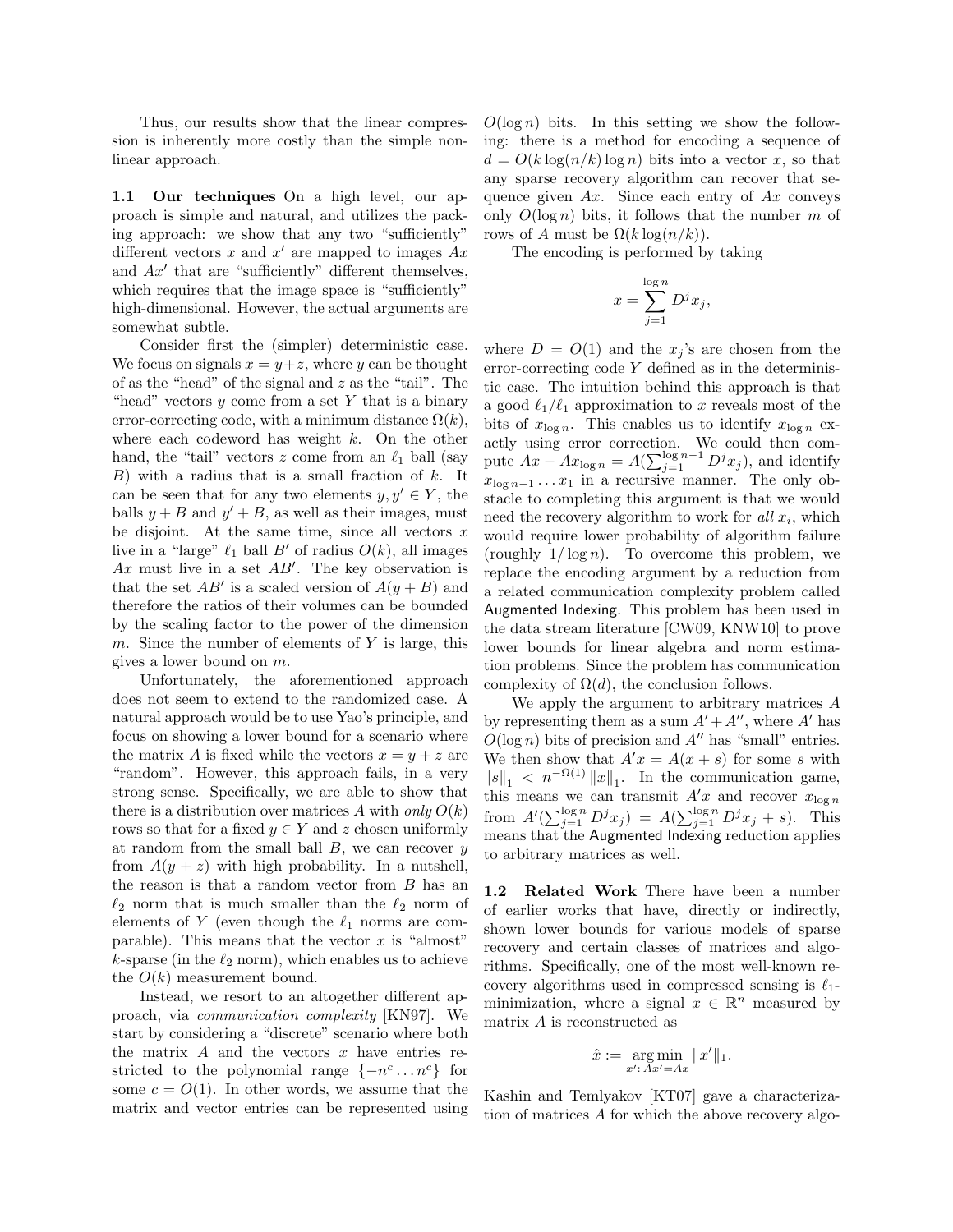rithm yields the  $\ell_2/\ell_1$  guarantee, i.e.,

$$
||x - \hat{x}||_2 \le Ck^{-1/2} \min_{k \text{-sparse } x'} ||x - x'||_1
$$

for some constant  $C$ , from which it can be shown that such an A must have  $m = \Omega(k \log(n/k))$  rows.

Note that the  $\ell_2/\ell_1$  guarantee is somewhat stronger than the  $\ell_1/\ell_1$  guarantee investigated in this paper. Specifically, it is easy to observe that if the approximation  $\hat{x}$  itself is required to be  $O(k)$ -sparse, then the  $\ell_2/\ell_1$  guarantee implies the  $\ell_1/\ell_1$  guarantee (with a somewhat higher approximation constant). For the sake of simplicity, in this paper we focus mostly on the  $\ell_1/\ell_1$  guarantee. However, our lower bounds apply to the  $\ell_2/\ell_1$  guarantee as well: see footnote on page 7.

On the other hand, instead of assuming a specific recovery algorithm, Wainwright [Wai07] assumes a specific (randomized) measurement matrix. More specifically, the author assumes a  $k$ -sparse binary signal  $x \in \{0, \alpha\}^n$ , for some  $\alpha > 0$ , to which is added i.i.d. standard Gaussian noise in each component. The author then shows that with a random Gaussian matrix A, with each entry also drawn i.i.d. from the standard Gaussian, we cannot hope to recover  $x$  from  $Ax$  with any sub-constant probability of error unless A has  $m = \Omega(\frac{1}{\alpha^2} \log \frac{n}{k})$  rows. The author also shows that for  $\alpha = \sqrt{1/k}$ , this is tight, i.e., that  $m = \Theta(k \log(n/k))$  is both necessary and sufficient. Although this is only a lower bound for a specific (random) matrix, it is a fairly powerful one and provides evidence that the often observed upper bound of  $O(k \log(n/k))$  is likely tight.

More recently, Dai and Milenkovic [DM08], extending on [EG88] and [FR99], showed an upper bound on superimposed codes that translates to a lower bound on the number of rows in a compressed sensing matrix that deals only with  $k$ -sparse signals but can tolerate measurement noise. Specifically, if we assume a k-sparse signal  $x \in ([-t, t] \cap \mathbb{Z})^n$ , and that arbitrary noise  $\mu \in \mathbb{R}^n$  with  $\|\mu\|_1 < d$  is added to the measurement vector  $Ax$ , then if exact recovery is still possible, A must have had  $m > Ck \log n / \log k$ rows, for some constant  $C = C(t, d)$  and sufficiently large *n* and  $k$ <sup>3</sup>

### 2 Preliminaries

In this paper we focus on recovering sparse approximations  $\hat{x}$  that satisfy the following C-approximate  $\ell_1/\ell_1$  guarantee with sparsity parameter k:

(2.2) 
$$
||x - \hat{x}||_1 \leq C \min_{k \text{-sparse } x'} ||x - x'||_1.
$$

We define a C-approximate *deterministic*  $\ell_1/\ell_1$ recovery algorithm to be a pair  $(A, \mathscr{A})$  where A is an  $m \times n$  observation matrix and  $\mathscr A$  is an algorithm that, for any x, maps  $Ax$  (called the sketch of x) to some  $\hat{x}$  that satisfies Equation (2.2).

We define a C-approximate *randomized*  $\ell_1/\ell_1$ recovery algorithm to be a pair  $(A, \mathscr{A})$  where A is a random variable chosen from some distribution over  $m \times n$  measurement matrices, and  $\mathscr A$  is an algorithm which, for any x, maps a pair  $(A, Ax)$  to some  $\hat{x}$  that satisfies Equation (2.2) with probability at least 3/4.

We use  $B_p^n(r)$  to denote the  $\ell_p$  ball of radius r in  $\mathbb{R}^n$ ; we skip the superscript *n* if it is clear from the context.

For any vector x, we use  $||x||_0$  to denote the " $\ell_0$ norm of  $x^{\prime\prime}$ , i.e., the number of non-zero entries in  $x$ .

#### 3 Deterministic Lower Bound

We will prove a lower bound on  $m$  for any  $C$ approximate deterministic recovery algorithm. First we use a discrete volume bound (Lemma 3.1) to find a large set  $Y$  of points that are at least  $k$  apart from each other. Then we use another volume bound (Lemma 3.2) on the images of small  $\ell_1$  balls around each point in  $Y$ . If  $m$  is too small, some two images collide. But the recovery algorithm, applied to a point in the collision, must yield an answer close to two points in  $Y$ . This is impossible, so  $m$  must be large.

LEMMA 3.1. *(Gilbert-Varshamov)* For any  $q, k \in$  $\mathbb{Z}^+$ ,  $\epsilon \in \mathbb{R}^+$  with  $\epsilon < 1 - 1/q$ , there exists a set  $Y \subset \{0,1\}^{qk}$  of binary vectors with exactly k ones, such that Y has minimum Hamming distance  $2\epsilon k$  and

$$
\log|Y| > (1 - H_q(\epsilon))k \log q
$$

where  $H_q$  is the q-ary entropy function  $H_q(x)$  =  $-x \log_q \frac{x}{q-1} - (1-x) \log_q(1-x).$ 

See appendix for proof.

LEMMA 3.2. Take an  $m \times n$  real matrix A, positive reals  $\epsilon, p, \lambda$ , and  $Y \subset B_p^n(\lambda)$ . If  $|Y| > (1+1/\epsilon)^m$ , then there exist  $z, \overline{z} \in B_{p}^{n}(\epsilon \lambda)$  and  $y, \overline{y} \in Y$  with  $y \neq \overline{y}$  and  $A(y+z) = A(\overline{y} + \overline{z}).$ 

Proof. If the statement is false, then the images of all |Y| balls  $\{y + B_p^n(\epsilon \lambda) \mid y \in Y\}$  are disjoint. However, those balls all lie within  $B_p^n((1+\epsilon)\lambda)$ , by the bound on the norm of  $Y$ . A volume argument gives the result, as follows.

 $\overline{3\text{Here}}$  A is assumed to have its columns normalized to have  $\ell_1$ -norm 1. This is natural since otherwise we could simply scale  $A$  up to make the image points  $Ax$  arbitrarily far apart, effectively nullifying the noise.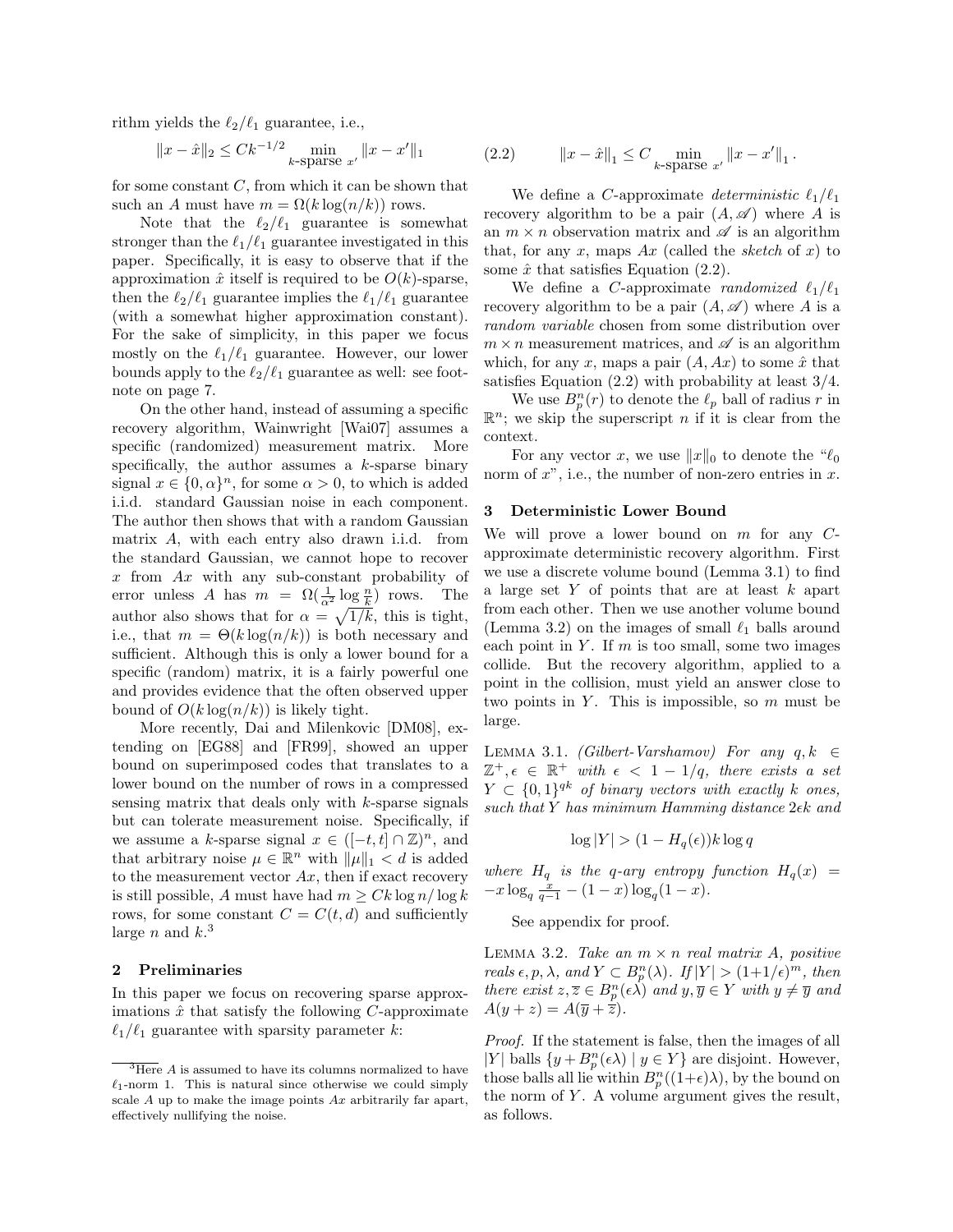Let  $S = AB_p^n(1)$  be the image of the *n*dimensional ball of radius 1 in m-dimensional space. This is a polytope with some volume  $V$ . The image of  $B_p^n(\epsilon \lambda)$  is a linearly scaled S with volume  $(\epsilon \lambda)^m V$ , and the volume of the image of  $B_p^n((1+\epsilon)\lambda)$  is similar with volume  $((1 + \epsilon)\lambda)^m V$ . If the images of the former are all disjoint and lie inside the latter, we have  $|Y| (\epsilon \lambda)^m V \le ((1 + \epsilon) \lambda)^m V$ , or  $|Y| \le (1 + 1/\epsilon)^m$ . If Y has more elements than this, the images of some two balls  $y + B_p^n(\epsilon \lambda)$  and  $\overline{y} + B_p^n(\epsilon \lambda)$  must intersect, implying the lemma.

THEOREM 3.1. Any  $C$ -approximate deterministic recovery algorithm must have

$$
m \ge \frac{1 - H_{\lfloor n/k \rfloor}(1/2)}{\log(4 + 2C)} k \log \left\lfloor \frac{n}{k} \right\rfloor.
$$

*Proof.* Let Y be a maximal set of  $k$ -sparse ndimensional binary vectors with minimum Hamming distance k, and let  $\gamma = \frac{1}{3+2C}$ . By Lemma 3.1 with  $q = \lfloor n/k \rfloor$  we have  $\log |Y| > (1 H_{\lfloor n/k\rfloor}(1/2))k\log |n/k|.$ 

Suppose that the theorem is not true; then  $m < \log |Y| / \log(4 + 2C) = \log |Y| / \log(1 + 1/\gamma),$ or  $|Y| > (1 + \frac{1}{\gamma})^m$ . Hence Lemma 3.2 gives us some  $y, \overline{y} \in Y$  and  $z, \overline{z} \in B_1(\gamma k)$  with  $A(y+z) = A(\overline{y} + \overline{z}).$ 

Let  $w$  be the result of running the recovery algorithm on  $A(y + z)$ . By the definition of a deterministic recovery algorithm, we have

$$
\begin{aligned} &\|y+z-w\|_1\leq C\min_{k-\text{sparse }y'}\|y+z-y'\|_1\\ &\|y-w\|_1-\|z\|_1\leq C\,\|z\|_1\\ &\|y-w\|_1\leq (1+C)\,\|z\|_1\leq (1+C)\gamma k=\tfrac{1+C}{3+2C}\,k, \end{aligned}
$$

and similarly  $\|\overline{y} - w\|_1 \le \frac{1+C}{3+2C} k$ , so

$$
||y - \overline{y}||_1 \le ||y - w||_1 + ||\overline{y} - w||_1 = \frac{2 + 2C}{3 + 2C}k < k.
$$

But this contradicts the definition of  $Y$ , so  $m$  must be large enough for the guarantee to hold.

COROLLARY 3.1. If  $C$  is a constant bounded away from zero, then  $m = \Omega(k \log(n/k)).$ 

# 4 Randomized Upper Bound for Uniform Noise

The standard way to prove a randomized lower bound is to find a distribution of hard inputs, and to show that any deterministic algorithm is likely to fail on that distribution. In our context, we would like to define a "head" random variable y from a distribution  $Y$  and a "tail" random variable  $z$  from

a distribution Z, such that any algorithm given the sketch of  $y + z$  must recover an incorrect y with nonnegligible probability.

Using our deterministic bound as inspiration, we could take  $Y$  to be uniform over a set of  $k$ sparse binary vectors of minimum Hamming distance k and Z to be uniform over the ball  $B_1(\gamma k)$  for some constant  $\gamma > 0$ . Unfortunately, as the following theorem shows, one can actually perform a recovery of such vectors using only  $O(k)$  measurements; this is because  $||z||_2$  is very small (namely,  $\tilde{O}(k/\sqrt{n})$ ) with high probability.

THEOREM 4.1. Let  $Y \subset \mathbb{R}^n$  be a set of signals with the property that for every distinct  $y_1, y_2 \in Y$ ,  $||y_1$  $y_2 \|_2 \geq r$ , for some parameter  $r > 0$ . Consider "noisy" signals"  $x = y + z$ , where  $y \in Y$  and z is a "noise" vector" chosen uniformly at random from  $B_1(s)$ , for another parameter  $s > 0$ . Then using an  $m \times n$ Gaussian measurement matrix  $A = (1/\sqrt{m})(g_{ij}),$ where  $g_{ij}$ 's are i.i.d. standard Gaussians, we can recover  $y \in Y$  from  $A(y + z)$  with probability  $1 - 1/n$ (where the probability is over both  $A$  and  $z$ ), as long as

$$
s \le O\left(\frac{rm^{1/2}n^{1/2-1/m}}{|Y|^{1/m} \log^{3/2} n}\right)
$$

.

To prove the theorem we will need the following two lemmas.

LEMMA 4.1. For any  $\delta > 0$ ,  $y_1, y_2 \in Y$ ,  $y_1 \neq y_2$ , and  $z \in \mathbb{R}^n$ , each of the following holds with probability at least  $1 - \delta$ :

- $||A(y_1 y_2)||_2 \geq \frac{\delta^{1/m}}{3}$  $\frac{y_m}{3}$ ||y<sub>1</sub> - y<sub>2</sub>||<sub>2</sub>, and
- $||Az||_2 \le (\sqrt{(8/m)\log(1/\delta)} + 1)||z||_2.$

See the appendix for the proof.

Lemma 4.2. A random vector z chosen uniformly from  $B_1(s)$  satisfies

$$
\Pr[\|z\|_2 > \alpha s \log n/\sqrt{n}] < 1/n^{\alpha - 1}.
$$

See the appendix for the proof.

Proof of theorem. In words, Lemma 4.1 says that A cannot bring faraway signal points too close together, and cannot blow up a small noise vector too much. Now, we already assumed the signals to be far apart, and Lemma 4.2 tells us that the noise is indeed small (in  $\ell_2$  distance). The result is that in the image space, the noise is not enough to confuse different signals. Quantitatively, applying the second part of Lemma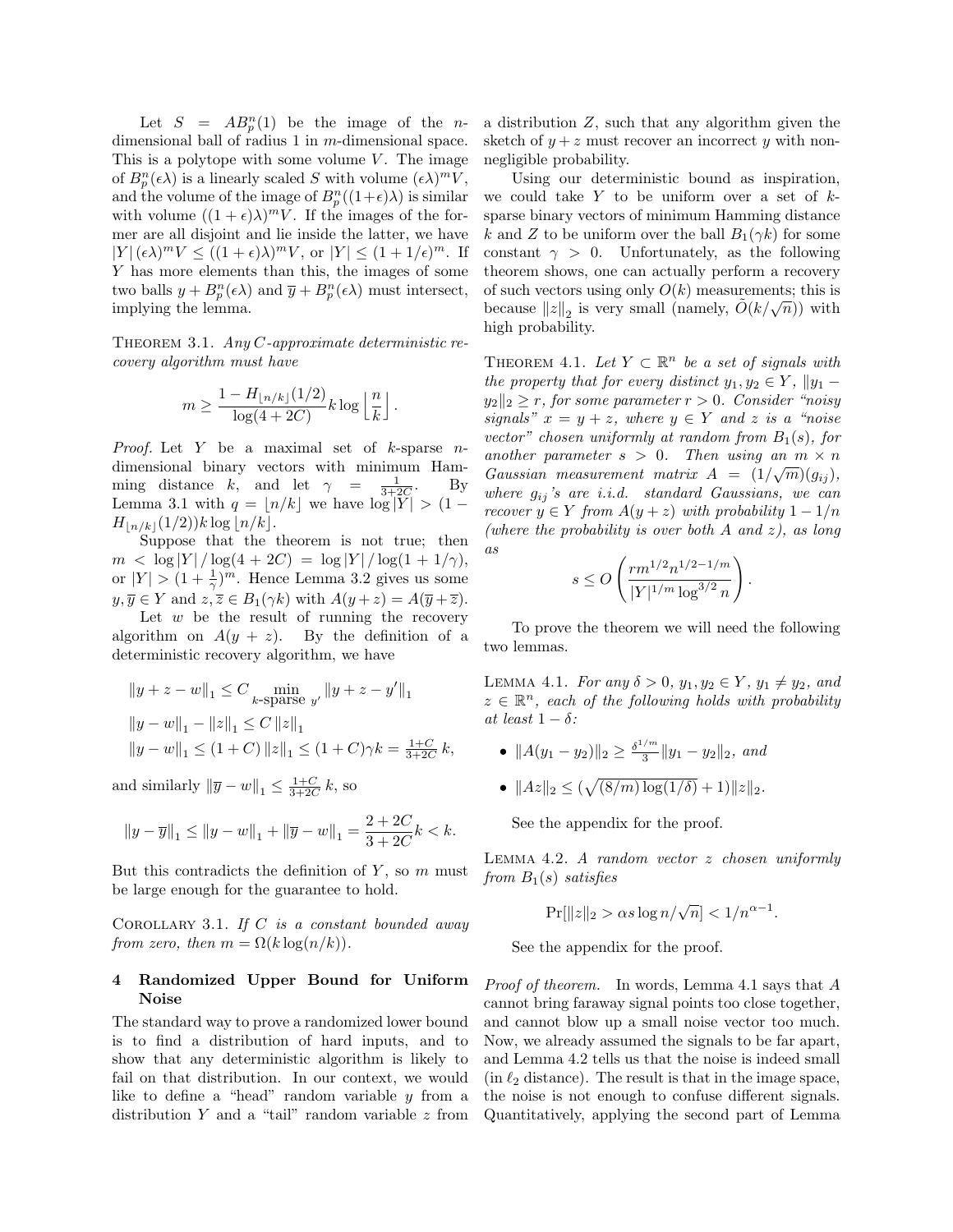4.1 with  $\delta = 1/n^2$ , and Lemma 4.2 with  $\alpha = 3$ , gives *Proof.* The parameters in this case are  $r = k$  and us (4.3)

$$
||Az||_2 \le O\left(\frac{\log^{1/2} n}{m^{1/2}}\right) ||z||_2 \le O\left(\frac{s \log^{3/2} n}{(mn)^{1/2}}\right)
$$

with probability  $\geq 1-2/n^2$ . On the other hand, given signal  $y_1 \in Y$ , we know that every other signal  $y_2 \in Y$  satisfies  $||y_1 - y_2||_2 \ge r$ , so by the first part of Lemma 4.1 with  $\delta = 1/(2n|Y|)$ , together with a union bound over every  $y_2 \in Y$ ,

$$
(4.4) \quad ||A(y_1 - y_2)||_2 \ge \frac{||y_1 - y_2||_2}{3(2n|Y|)^{1/m}} \ge \frac{r}{3(2n|Y|)^{1/m}}
$$

holds for every  $y_2 \in Y$ ,  $y_2 \neq y_1$ , simultaneously with probability  $1 - 1/(2n)$ .

Finally, observe that as long as  $||Az||_2 < ||A(y_1 y_2$ ||<sub>2</sub>/2 for every competing signal  $y_2 \in Y$ , we are guaranteed that

$$
||A(y_1 + z) - Ay_1||_2 = ||Az||_2
$$
  
< 
$$
< ||A(y_1 - y_2)||_2 - ||Az||_2
$$
  

$$
\le ||A(y_1 + z) - Ay_2||_2
$$

for every  $y_2 \neq y_1$ , so we can recover  $y_1$  by simply returning the signal whose image is closest to our measurement point  $A(y_1 + z)$  in  $\ell_2$  distance. To achieve this, we can chain Equations (4.3) and (4.4) together (with a factor of 2), to see that

$$
s \leq O\left(\frac{rm^{1/2}n^{1/2-1/m}}{|Y|^{1/m} \log^{3/2} n}\right)
$$

suffices. Our total probability of failure is at most  $2/n^2 + 1/(2n) < 1/n$ .

The main consequence of this theorem is that for the setup we used in Section 3 to prove a deterministic lower bound of  $\Omega(k \log(n/k))$ , if we simply draw the noise uniformly randomly from the same  $\ell_1$  ball (in fact, even one with a much larger radius, namely, polynomial in  $n$ ), this "hard distribution" can be defeated with just  $O(k)$  measurements:

COROLLARY 4.1. If Y is a set of binary k-sparse vectors, as in Section 3, and noise z is drawn uniformly at random from  $B_1(s)$ , then for any constant  $\epsilon > 0$ ,  $m = O(k/\epsilon)$  measurements suffice to recover any signal in Y with probability  $1 - 1/n$ , as long as

$$
s \leq O\left(\frac{k^{3/2+\epsilon}n^{1/2-\epsilon}}{\log^{3/2}n}\right).
$$

 $|Y| \leq {n \choose k} \leq (ne/k)^k$ , so by Theorem 4.1, it suffices to have

$$
s \le O\left(\frac{k^{3/2 + k/m} n^{1/2 - (k+1)/m}}{\log^{3/2} n}\right).
$$

Choosing  $m = (k+1)/\epsilon$  yields the corollary.

### 5 Randomized Lower Bound

Although it is possible to partially circumvent this obstacle by focusing our noise distribution on "high"  $\ell_2$  norm, sparse vectors, we are able to obtain stronger results via a reduction from a communication game and the corresponding lower bound.

The communication game will show that a message Ax must have a large number of bits. To show that this implies a lower bound on the number of rows of A, we will need A to be discrete. Hence we first show that discretizing A does not change its recovery characteristics by much.

5.1 Discretizing Matrices Before we discretize by rounding, we need to ensure that the matrix is well conditioned. We show that without loss of generality, the rows of A are orthonormal.

We can multiply A on the left by any invertible matrix to get another measurement matrix with the same recovery characteristics. If we consider the singular value decomposition  $A = U\Sigma V^*$ , where U and V are orthonormal and  $\Sigma$  is 0 off the diagonal, this means that we can eliminate U and make the entries of  $\Sigma$  be either 0 or 1. The result is a matrix consisting of m orthonormal rows. For such matrices, we prove the following:

LEMMA 5.1. Consider any  $m \times n$  matrix A with orthonormal rows. Let  $A'$  be the result of rounding A to b bits per entry. Then for any  $v \in \mathbb{R}^n$  there exists an  $s \in \mathbb{R}^n$  with  $A'v = A(v - s)$  and  $||s||_1 <$  $n^2 2^{-b} ||v||_1.$ 

*Proof.* Let  $A'' = A - A'$  be the roundoff error when discretizing  $A$  to  $b$  bits, so each entry of  $A''$  is less than  $2^{-b}$ . Then for any v and  $s = A^T A'' v$ , we have  $As = A''v$  and

$$
||s||_1 = ||A^T A''v||_1 \le \sqrt{n} ||A''v||_1
$$
  

$$
\le m\sqrt{n}2^{-b} ||v||_1 \le n^2 2^{-b} ||v||_1.
$$

5.2 Communication Complexity We use a few definitions and results from two-party communication complexity. For further background see the book by Kushilevitz and Nisan [KN97]. Consider the following communication game. There are two parties, Alice and Bob. Alice is given a string  $y \in$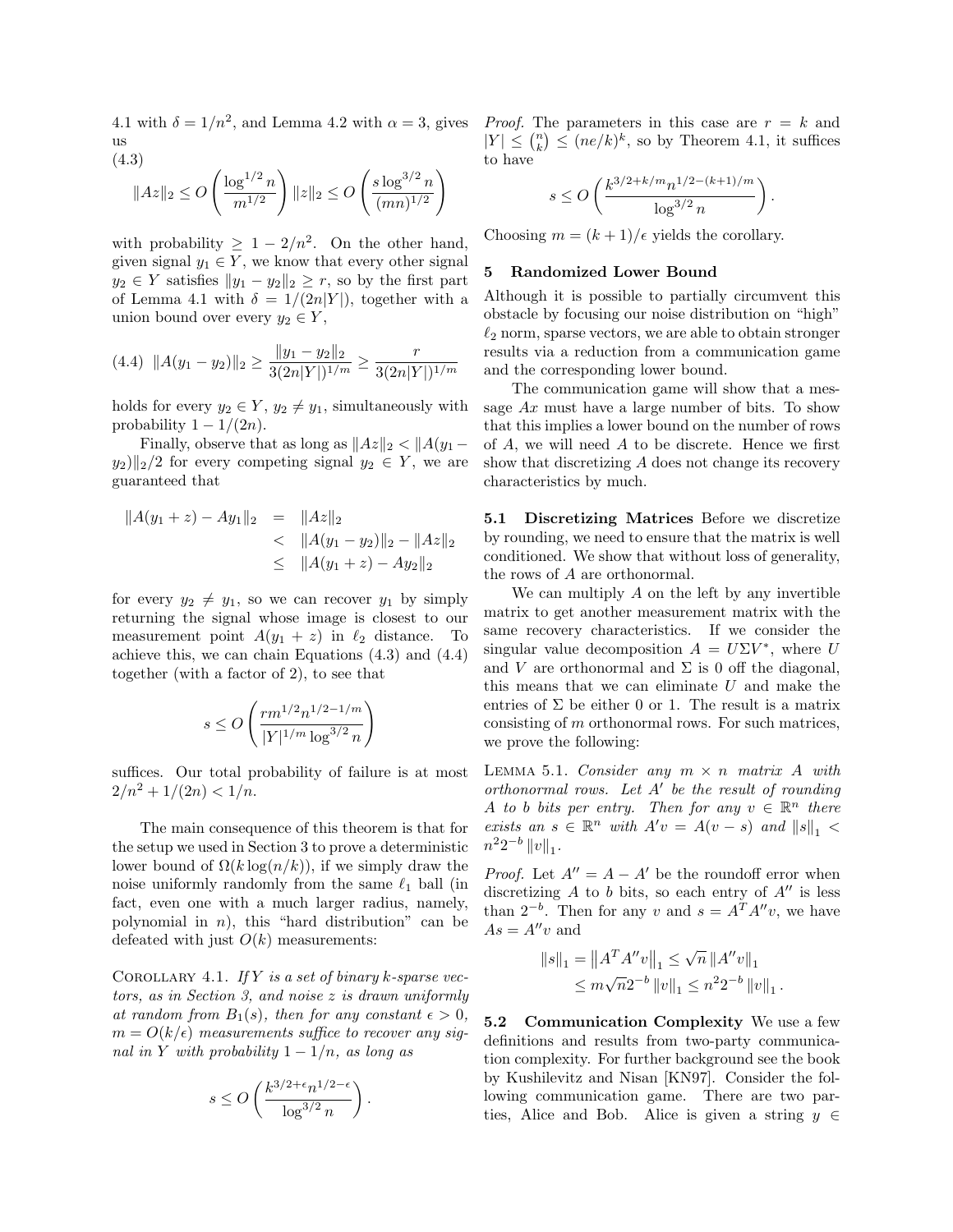$\{0,1\}^d$ . Bob is given an index  $i \in [d]$ , together with  $y_{i+1}, y_{i+2}, \ldots, y_d$ . The parties also share an arbitrarily long common random string r. Alice sends a single message  $M(y, r)$  to Bob, who must output  $y_i$ with probability at least  $3/4$ , where the probability is taken over  $r$ . We refer to this problem as Augmented Indexing. The communication cost of Augmented Indexing is the minimum, over all correct protocols, of the length of the message  $M(y, r)$  on the worst-case choice of r and y.

The next theorem is well-known and follows from Lemma 13 of [MNSW98] (see also Lemma 2 of  $[BYJKK04]$ .

THEOREM 5.1. The communication cost of Augmented Indexing is  $\Omega(d)$ .

Proof. First, consider the private-coin version of the problem, in which both parties can toss coins, but do not share a random string  $r$  (i.e., there is no public coin). Consider any correct protocol for this problem. We can assume the probability of error of the protocol is an arbitrarily small positive constant by increasing the length of Alice's message by a constant factor (e.g., by independent repetition and a majority vote). Applying Lemma 13 of [MNSW98] (with, in their notation,  $t = 1$  and  $a = c' \cdot d$  for a sufficiently small constant  $c' > 0$ , the communication cost of such a protocol must be  $\Omega(d)$ . Indeed, otherwise there would be a protocol in which Bob could output  $y_i$  with probability greater than  $1/2$  without any interaction with Alice, contradicting that  $Pr[y_i] =$  $1/2$  and that Bob has no information about  $y_i$ . Our theorem now follows from Newman's theorem (see, e.g., Theorem 2.4 of [KNR99]), which shows that the communication cost of the best public coin protocol is at least that of the private coin protocol minus  $O(\log d)$  (which also holds for one-round protocols).

#### 5.3 Randomized Lower Bound Theorem

THEOREM 5.2. For any randomized  $\ell_1/\ell_1$  recovery algorithm  $(A, \mathscr{A})$ , with approximation factor  $C =$  $O(1)$ , A must have  $m = \Omega(k \log(n/k))$  rows.

Proof. We shall assume, without loss of generality, that n and k are powers of 2, that k divides n, and that the rows of A are orthonormal. The proof for the general case follows with minor modifications.

Let  $(A, \mathscr{A})$  be such a recovery algorithm. We will show how to solve the Augmented Indexing problem on instances of size  $d = \Omega(k \log(n/k) \log n)$  with communication cost  $O(m \log n)$ . The theorem will then follow by Theorem 5.1.

Let  $X$  be the maximal set of  $k$ -sparse  $n$ dimensional binary vectors with minimum Hamming distance k. From Lemma 3.1 we have  $log |X|$  =  $\Omega(k \log(n/k))$ . Let  $d = |\log |X| |\log n$ , and define  $D = 2C + 3.$ 

Alice is given a string  $y \in \{0,1\}^d$ , and Bob is given  $i \in [d]$  together with  $y_{i+1}, y_{i+2}, \ldots, y_d$ , as in the setup for Augmented Indexing.

Alice splits her string  $y$  into  $\log n$  contiguous chunks  $y^1, y^2, \ldots, y^{\log n}$ , each containing  $|\log |X||$ bits. She uses  $y^j$  as an index into X to choose  $x_j$ . Alice defines

$$
x = D^{1}x_{1} + D^{2}x_{2} + \cdots + D^{\log n}x_{\log n}.
$$

Alice and Bob use the common randomness  $r$  to agree upon a random matrix A with orthonormal rows. Both Alice and Bob round  $A$  to form  $A'$  with  $b = [2(1 + \log D) \log n] = O(\log n)$  bits per entry. Alice computes  $A'x$  and transmits it to Bob.

From Bob's input  $i$ , he can compute the value  $j = j(i)$  for which the bit  $y_i$  occurs in  $y^j$ . Bob's input also contains  $y_{i+1}, \ldots, y_n$ , from which he can reconstruct  $x_{j+1}, \ldots, x_{\log n}$ , and in particular can compute

$$
z = D^{j+1}x_{j+1} + D^{j+2}x_{j+2} + \dots + D^{\log n}x_{\log n}.
$$

Bob then computes  $A'z$ , and using  $A'x$  and linearity,  $A'(x-z)$ . Then

$$
||x-z||_1 \leq \sum_{i=1}^j k D^i < k \frac{D^{1+\log n}}{D-1} < k D^{2\log n}.
$$

So from Lemma 5.1, there exists some s with  $A'(x$  $z$ ) =  $A(x - z - s)$  and

$$
||s||_1 < n^2 2^{-2\log n - 2\log D \log n} ||x - z||_1 < k.
$$

Set  $w = x - z - s$ . Bob then runs the estimation algorithm  $\mathscr A$  on A and Aw, obtaining  $\hat w$  with the property that with probability at least 3/4,

$$
\left\|w-\hat{w}\right\|_1 \leq C \min_{k\text{-sparse }w'}\left\|w-w'\right\|_1.
$$

Now,

$$
\min_{k \text{-sparse } w'} \|w - w'\|_1 \le \|w - D^j x_j\|_1
$$
  
\n
$$
\le \|s\|_1 + \sum_{i=1}^{j-1} \|D^i x_i\|_1
$$
  
\n
$$
< k(1 + D + D^2 + \dots + D^{j-1})
$$
  
\n
$$
< k \cdot \frac{D^j}{D - 1}.
$$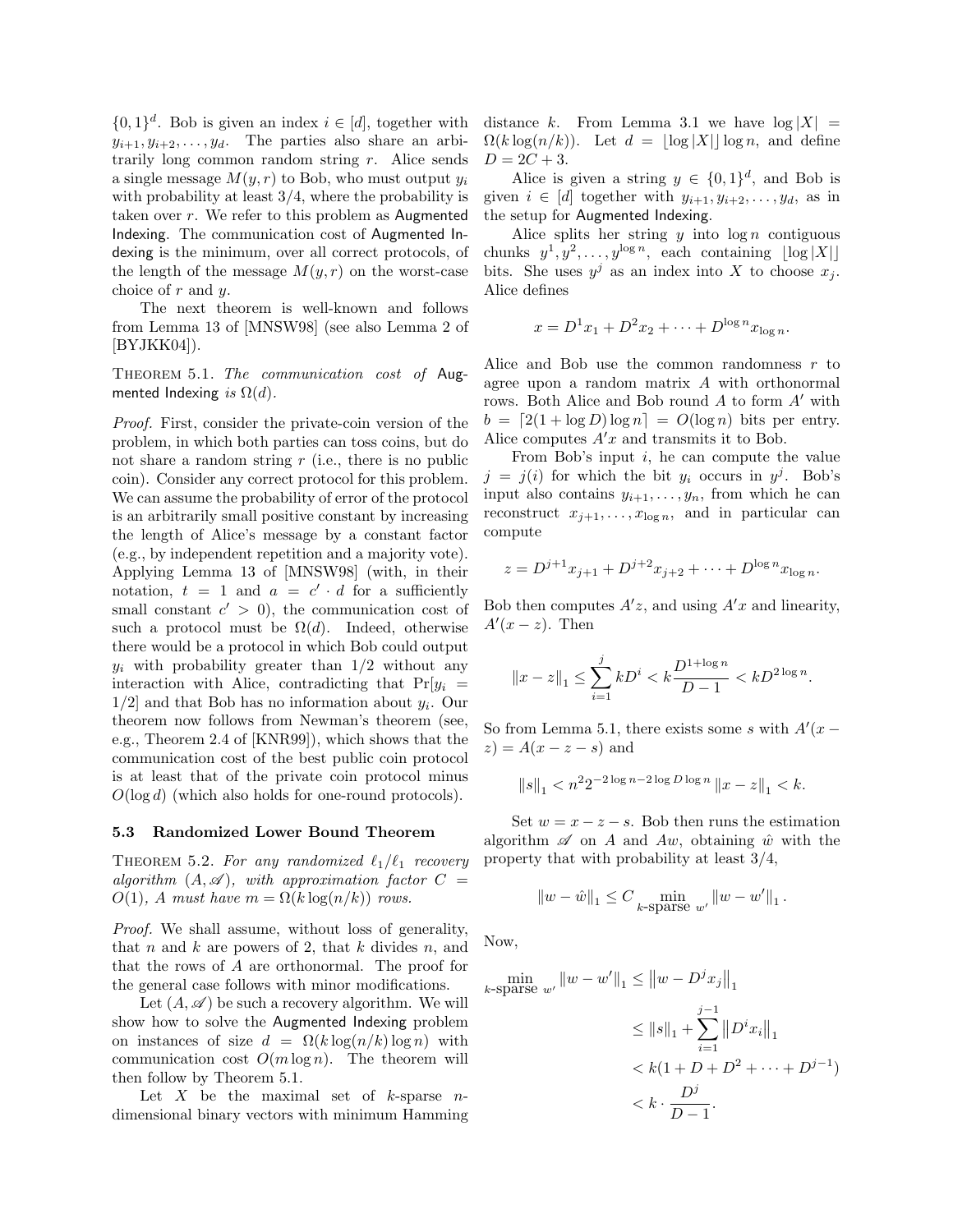Hence

$$
||D^{j}x_{j} - \hat{w}||_{1} \le ||D^{j}x_{j} - w||_{1} + ||w - \hat{w}||_{1}
$$
  
\n
$$
\le (1 + C) ||D^{j}x_{j} - w||_{1}
$$
  
\n
$$
< \frac{kD^{j}}{2}.
$$

And since the minimum Hamming distance in  $X$  is k, this means  $||D^jx_j - \hat{w}||_1 < ||D^jx' - \hat{w}||_1$  for all  $x' \in X, x' \neq x_j^4$ . So Bob can correctly identify  $x_j$ with probability at least  $3/4$ . From  $x_j$  he can recover  $y^j$ , and hence the bit  $y_i$  that occurs in  $y^j$ .

Hence, Bob solves Augmented Indexing with probability at least  $3/4$  given the message  $A'x$ . The entries in  $A'$  and x are polynomially bounded integers (up to scaling of  $A'$ ), and so each entry of  $A'x$  takes  $O(\log n)$  bits to describe. Hence, the communication cost of this protocol is  $O(m \log n)$ . By Theorem 5.1,  $m \log n = \Omega(k \log(n/k) \log n)$ , or  $m = \Omega(k \log(n/k))$ .

# References

- [BGI<sup>+</sup>08] R. Berinde, A. Gilbert, P. Indyk, H. Karloff, and M. Strauss. Combining geometry and combinatorics: a unified approach to sparse signal recovery. Allerton, 2008.
- [BYJKK04] Z. Bar-Yossef, T. S. Jayram, R. Krauthgamer, and R. Kumar. The sketching complexity of pattern matching. RANDOM, 2004.
- [CCFC04] M. Charikar, K. Chen, and M. Farach-Colton. Finding frequent items in data streams. Theor. Comput. Sci., 312(1):3–15, 2004.
- [CM05] G. Cormode and S. Muthukrishnan. An improved data stream summary: the count-min sketch and its applications. J. Algorithms, 55(1):58–75, 2005.
- [CRT06] E. J. Candès, J. Romberg, and T. Tao. Stable signal recovery from incomplete and inaccurate measurements. Comm. Pure Appl. Math., 59(8):1208-1223, 2006.
- [CW09] K. L. Clarkson and D. P. Woodruff. Numerical linear algebra in the streaming model. In STOC, pages 205–214, 2009.
- [DDT<sup>+</sup>08] M. Duarte, M. Davenport, D. Takhar, J. Laska, T. Sun, K. Kelly, and R. Baraniuk. Singlepixel imaging via compressive sampling. IEEE Signal Processing Magazine, 2008.
- [DM08] W. Dai and O. Milenkovic. Weighted superimposed codes and constrained integer compressed sensing. Preprint, 2008.
- [Don06] D. L. Donoho. Compressed Sensing. IEEE Trans. Info. Theory, 52(4):1289–1306, Apr. 2006.
- [EG88] T. Ericson and L. Györfi. Superimposed codes in  $\mathbb{R}^n$ . IEEE Trans. on Information Theory, 34(4):877–880, 1988.
- [FR99] Z. Füredi and M. Ruszinkó. An improved upper bound of the rate of euclidean superimposed codes. IEEE Trans. on Information Theory, 45(2):799–802, 1999.
- [IN07] P. Indyk and A. Naor. Nearest neighbor preserving embeddings. ACM Trans. on Algorithms, 3(3), Aug. 2007.
- [Ind07] P. Indyk. Sketching, streaming and sublinear-space algorithms. Graduate course notes, available at http://stellar.mit.edu/S/course/6/fa07/6.895/, 2007.
- [KN97] E. Kushilevitz and N. Nisan. Communication Complexity. Cambridge University Press, 1997.
- [KNR99] I. Kremer, N. Nisan, and D. Ron. On randomized one-round communication complexity. Computational Complexity, 8(1):21–49, 1999.
- [KNW10] D. Kane, J. Nelson, and D. Woodruff. On the exact space complexity of sketching and streaming small norms. In SODA, 2010.
- [KT07] B. S. Kashin and V. N. Temlyakov. A remark on compressed sensing. Preprint, 2007.
- [MNSW98] P. B. Miltersen, N. Nisan, S. Safra, and A. Wigderson. On data structures and asymmetric communication complexity. J. Comput. Syst. Sci., 57(1):37–49, 1998.
- [Mut03] S. Muthukrishnan. Data streams: Algorithms and applications (invited talk at soda'03). Available at http://athos.rutgers.edu/∼muthu/stream-1-1.ps, 2003.
- [vL98] J.H. van Lint. Introduction to coding theory. Springer, 1998.
- [Wai07] M. Wainwright. Information-theoretic bounds on sparsity recovery in the high-dimensional and noisy setting. IEEE Int'l Symp. on Information Theory, 2007.

#### A Proof of Lemma 3.1

Proof. We will construct a codebook T of block length  $k$ , alphabet  $q$ , and minimum Hamming distance  $\epsilon k$ . Replacing each character i with the qlong standard basis vector  $e_i$  will create a binary  $qk$ -dimensional codebook  $S$  with minimum Hamming distance  $2\epsilon k$  of the same size as T, where each element of  $S$  has exactly  $k$  ones.

The Gilbert-Varshamov bound, based on volumes of Hamming balls, states that a codebook of size L exists for some

$$
L \ge \frac{q^k}{\sum_{i=0}^{\epsilon k - 1} {k \choose i} (q - 1)^i}.
$$

Using the claim (analogous to [vL98], p. 21, proven

 $\sqrt[4]{\text{Note that these bounds would still hold with minor modi-}}$ fication if we replaced the  $\ell_1/\ell_1$  guarantee with the  $\ell_2/\ell_1$  guarantee, so the same result holds in that case.